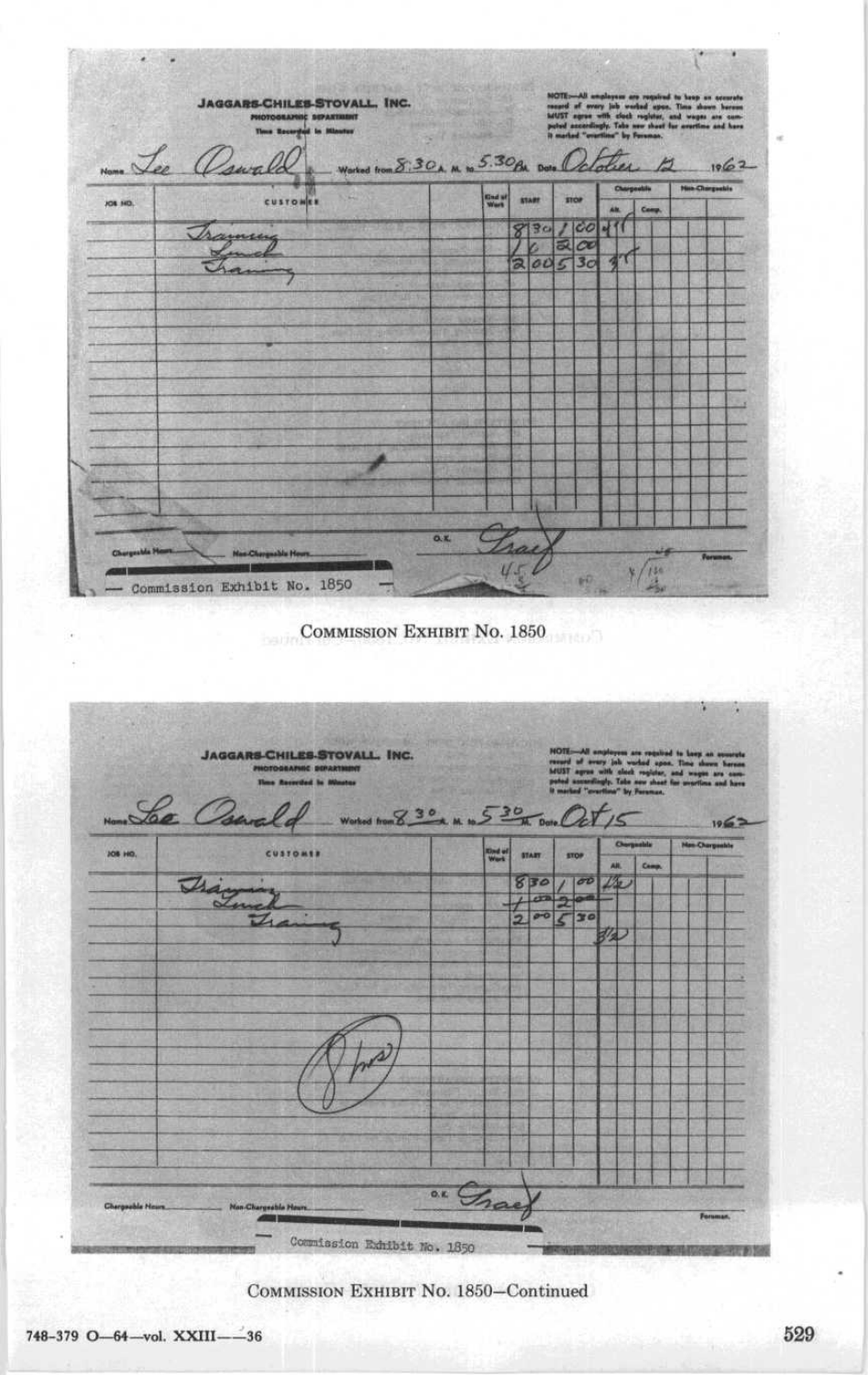|                | Nome les Ceurald<br>Worked from $8.30A$ , M. to. |                        |          |                 |        |             | M. Dote October 16.<br>Chargeoble | $196 -$<br><b>Man-Chargestole</b> |
|----------------|--------------------------------------------------|------------------------|----------|-----------------|--------|-------------|-----------------------------------|-----------------------------------|
| <b>JOB NO.</b> | <b>CUSTOMER</b>                                  | <b>Mod all</b><br>Wart |          | <b>START</b>    | 1707   | <b>ACRO</b> | Comp.                             |                                   |
|                | Titchen                                          |                        |          | 8 30 845        |        |             |                                   |                                   |
| 23001<br>22683 | Dalley Charles of conners                        |                        |          | 400             |        |             |                                   |                                   |
| 22046          | Glenn 1                                          |                        |          | 900920          |        |             |                                   |                                   |
| 22938          | Calmi cop                                        |                        | u        | 2090            |        |             |                                   |                                   |
| 22846          |                                                  |                        | a.       | 45/10           |        |             |                                   |                                   |
| 72983          | army may know                                    |                        |          | 10 10 10 40     |        |             |                                   |                                   |
|                | scar<br>Callon maggior                           |                        |          | 101401          |        |             |                                   |                                   |
| 20005          | Sears and Rochuck enlargest                      |                        |          |                 | 301130 |             |                                   |                                   |
| 2783           |                                                  |                        |          | $22 - 11$       | 30     |             |                                   |                                   |
|                | Franch<br>France Locks                           |                        |          | 30146           |        |             |                                   |                                   |
| 2304(          | Romer 4 comind                                   |                        |          |                 | 05220  |             |                                   |                                   |
| 22/92          | Centucida                                        |                        |          | 30 <sup>1</sup> | 200    |             |                                   |                                   |
| 22888<br>23040 |                                                  |                        | $\alpha$ | $170 - 250$     |        |             |                                   |                                   |
| 22262          | Commence Carpes                                  |                        | ×        |                 | 30400  |             |                                   |                                   |
| 23112          | the behalatrics<br>Real mariain                  |                        | u.       | $\sigma$        | d      |             |                                   |                                   |
| 22315          |                                                  |                        |          | 0 <sup>D</sup>  | (120   |             |                                   |                                   |
| 22967          | Troug Locke<br>armonica                          |                        |          |                 |        |             |                                   |                                   |

|           | <b>JAGGARS-CHILES-STOVALL, INC.</b><br><b>PROTOGRAPHIC SEPARTHENT</b><br><b>These Recorded in Minutes</b><br>Nome Lee Causell | Worked from 8.30 A. M. to 5.00 M. Date Octobed 17. |                |    |              |     |             |     | NOTE-All employees are required to beep an ecourate<br>record of every job worked upon. Time shows horses.<br>MUST agree with closh register, and weges are cam-<br>puted accordingly. Take new shoot for avertime and have<br>It marked "availing" by Faraman. | $10.7 -$               |
|-----------|-------------------------------------------------------------------------------------------------------------------------------|----------------------------------------------------|----------------|----|--------------|-----|-------------|-----|-----------------------------------------------------------------------------------------------------------------------------------------------------------------------------------------------------------------------------------------------------------------|------------------------|
|           |                                                                                                                               |                                                    | <b>Kind of</b> |    |              |     |             |     | Chargesble                                                                                                                                                                                                                                                      | <b>Non-Chargestrie</b> |
| JOB HO.   | CUSTOMER                                                                                                                      |                                                    | Work           |    | <b>START</b> |     | <b>STOP</b> | AN. | Comp.                                                                                                                                                                                                                                                           |                        |
| 73258     | Frinite Duly                                                                                                                  |                                                    |                |    | 8 30 200     |     |             |     |                                                                                                                                                                                                                                                                 |                        |
| 2222      | Cameración estados                                                                                                            |                                                    |                | o  | $\sigma n$   | ig. | il ann      |     |                                                                                                                                                                                                                                                                 |                        |
| 23092     | lillie Brown                                                                                                                  |                                                    |                |    | $\sim$       |     |             |     |                                                                                                                                                                                                                                                                 |                        |
| 2226/     | 200,00                                                                                                                        |                                                    |                |    | Polis        |     |             |     |                                                                                                                                                                                                                                                                 |                        |
| 23168     | nrew                                                                                                                          |                                                    |                |    | 284          | S.  | 22          |     |                                                                                                                                                                                                                                                                 |                        |
| 2219      | Roma, 4 Jan, and                                                                                                              |                                                    |                | m  | <b>COL</b>   |     | 36          |     |                                                                                                                                                                                                                                                                 |                        |
| 23/98     | France - Locks                                                                                                                |                                                    |                | 70 | W.           |     |             |     |                                                                                                                                                                                                                                                                 |                        |
| 23009     | Galon<br>ten.                                                                                                                 |                                                    |                | W. | y.           | n   |             |     |                                                                                                                                                                                                                                                                 |                        |
| 23331     | best Uhilma                                                                                                                   |                                                    |                | a  | <b>OR</b>    |     |             |     |                                                                                                                                                                                                                                                                 |                        |
| 21659     | Robert Button                                                                                                                 |                                                    |                | ë  | Ж            | 12  | 3C          | 4   |                                                                                                                                                                                                                                                                 |                        |
|           | Lunch                                                                                                                         |                                                    |                |    | 1220         |     | $\alpha$    |     |                                                                                                                                                                                                                                                                 |                        |
| $231 - 2$ | <b>Chan</b><br>Karmelsham                                                                                                     |                                                    |                |    | G.C          |     | 80          |     |                                                                                                                                                                                                                                                                 |                        |
| $209 - c$ | August 4 Amita                                                                                                                |                                                    |                |    | 36           | ь   | 20          |     |                                                                                                                                                                                                                                                                 |                        |
| 52195     | primer Delpe                                                                                                                  |                                                    |                |    | 50           | ø.  | 32          |     |                                                                                                                                                                                                                                                                 |                        |
| 224       |                                                                                                                               |                                                    |                |    | 40           |     |             |     |                                                                                                                                                                                                                                                                 |                        |
| 2327      | 2 Lations                                                                                                                     |                                                    |                | ᅯ  |              |     |             |     |                                                                                                                                                                                                                                                                 |                        |
| 2320      | $+7$                                                                                                                          |                                                    |                |    |              |     | $\delta t$  |     |                                                                                                                                                                                                                                                                 |                        |

tom Rundbit No. 185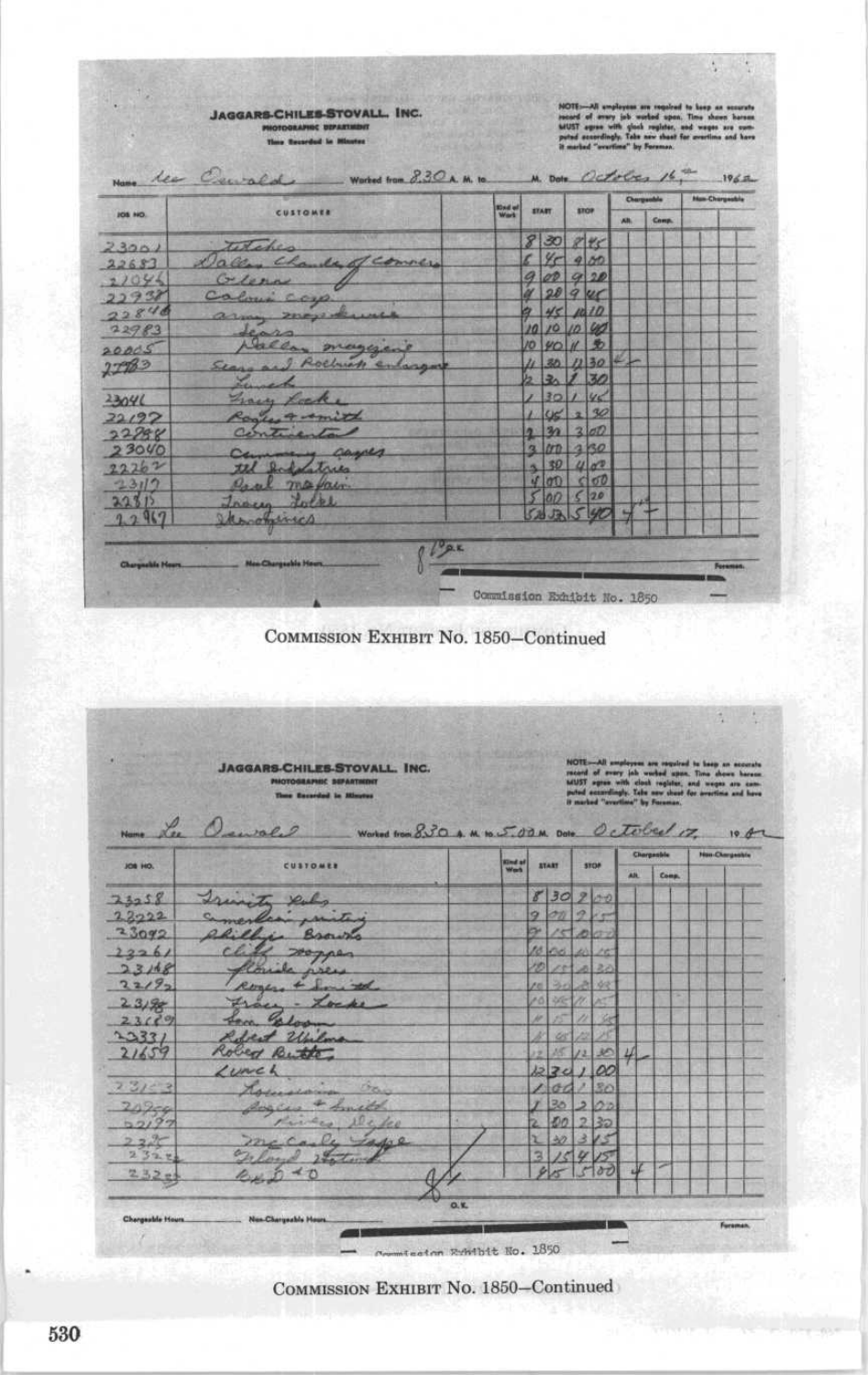|                                                                                                                                 | <b>JAGGARS-CHILES-STOVALL. INC.</b><br>PHOTOGRAPHIC DEPARTMENT<br><b>Time Recorded In Minutes</b>       |                             |               |             |       | NOTE:--All amployees are required to keep an eccurate<br>record of every job worked apen. Thus shows have<br>an MUST agree with clock register, and ways are associated<br>puted accordingly. Take new sheet for overtime and have |              |            | It marked "avertime" by Foreman.                                                                                                                                                                                                                         |                        |      |
|---------------------------------------------------------------------------------------------------------------------------------|---------------------------------------------------------------------------------------------------------|-----------------------------|---------------|-------------|-------|------------------------------------------------------------------------------------------------------------------------------------------------------------------------------------------------------------------------------------|--------------|------------|----------------------------------------------------------------------------------------------------------------------------------------------------------------------------------------------------------------------------------------------------------|------------------------|------|
|                                                                                                                                 | Le Jurale<br>Worked from $\overline{S}:$ 30 A. M. to. M. Date Oct 18                                    |                             |               |             |       |                                                                                                                                                                                                                                    |              |            |                                                                                                                                                                                                                                                          |                        | 100Q |
| <b>JOB 140.</b>                                                                                                                 | CUSTOMER                                                                                                | Kind of<br>Work             |               | START       |       | stor                                                                                                                                                                                                                               | AR.          | Chargeable | Comp.                                                                                                                                                                                                                                                    | <b>Han Chargestole</b> |      |
| 23950                                                                                                                           | Paul Cartain                                                                                            |                             |               | $8$ 30 8 Yr |       |                                                                                                                                                                                                                                    |              |            |                                                                                                                                                                                                                                                          |                        |      |
| 23408                                                                                                                           | august comptent same                                                                                    |                             | É.            | 85903       |       |                                                                                                                                                                                                                                    |              |            |                                                                                                                                                                                                                                                          |                        |      |
| 72400                                                                                                                           | $n$ unto                                                                                                |                             |               | 900 9 25    |       |                                                                                                                                                                                                                                    |              |            |                                                                                                                                                                                                                                                          |                        |      |
| 2.52.79                                                                                                                         | TIAH TV                                                                                                 |                             | $\mathcal{F}$ | 25955       |       |                                                                                                                                                                                                                                    |              |            |                                                                                                                                                                                                                                                          |                        |      |
| 2, 365                                                                                                                          | Chine                                                                                                   |                             | 叛             |             | 500   |                                                                                                                                                                                                                                    |              |            |                                                                                                                                                                                                                                                          |                        |      |
| 9073                                                                                                                            | Gas no<br>ark Louis                                                                                     |                             | Ń)            |             |       | 101020                                                                                                                                                                                                                             |              |            |                                                                                                                                                                                                                                                          |                        |      |
| 27409                                                                                                                           | Marine Color                                                                                            |                             |               |             |       | 30 11 00<br>01130                                                                                                                                                                                                                  |              |            |                                                                                                                                                                                                                                                          |                        |      |
| 27207<br>23407                                                                                                                  | er Thomas h<br>law oduct, inlay)                                                                        |                             |               |             |       | 30.1240                                                                                                                                                                                                                            | $41^{\circ}$ |            |                                                                                                                                                                                                                                                          |                        |      |
|                                                                                                                                 | $\mathcal{L}_{\mathcal{L}}$<br>ich                                                                      |                             | 121           | 401/0       |       |                                                                                                                                                                                                                                    |              |            |                                                                                                                                                                                                                                                          |                        |      |
| 23455                                                                                                                           | Pollack Page CO                                                                                         |                             |               |             |       | 101130                                                                                                                                                                                                                             |              |            |                                                                                                                                                                                                                                                          |                        |      |
| 7.3408                                                                                                                          | argo                                                                                                    |                             |               | $30 -$      |       | 155                                                                                                                                                                                                                                |              |            |                                                                                                                                                                                                                                                          |                        |      |
| 7.882                                                                                                                           | book comme the                                                                                          |                             |               |             | 377.7 | 50                                                                                                                                                                                                                                 |              |            |                                                                                                                                                                                                                                                          |                        |      |
| 237/                                                                                                                            | makor Dr                                                                                                |                             | ۵             |             |       | 50 3 45                                                                                                                                                                                                                            |              |            |                                                                                                                                                                                                                                                          |                        |      |
| 22456                                                                                                                           | Fight - Lewis                                                                                           |                             | 伤             |             |       | 45430                                                                                                                                                                                                                              |              |            |                                                                                                                                                                                                                                                          |                        |      |
| 23501                                                                                                                           | how of whoot                                                                                            |                             | u.            |             |       | 30500                                                                                                                                                                                                                              |              |            |                                                                                                                                                                                                                                                          |                        |      |
| Chargeable Hours                                                                                                                | Non-Chargesble Hours.<br>COMMISSION EXHIBIT No. 1850–Continued                                          | Commission Exhibit No. 1850 |               |             |       |                                                                                                                                                                                                                                    |              |            |                                                                                                                                                                                                                                                          | Forumun.               |      |
|                                                                                                                                 | <b>JAGGARS-CHILES-STOVALL. INC.</b><br>PHOTOGRAPHIC DEPARTMENT                                          |                             |               |             |       |                                                                                                                                                                                                                                    |              |            |                                                                                                                                                                                                                                                          |                        |      |
|                                                                                                                                 | <b>Time Recorded In Minutes</b><br>Worked from 8:30 A. M. to 5:00M. Dote Oct. 19th<br>Name Lee Denis Co |                             |               |             |       |                                                                                                                                                                                                                                    |              |            | $\texttt{MOTE} \rightarrow \texttt{All}$ employees are required to be<br>up an annuate record of avery july variant appen. Time shows hore<br>as well appear with circle registers, and wapts are commuted accordingly. Take now sheaf for excelling and |                        | 1062 |
| JOB NO.                                                                                                                         | CUSTOMER                                                                                                | Kind of                     |               | START.      |       | stor                                                                                                                                                                                                                               | AB.          |            | Chargestels<br>Camp.                                                                                                                                                                                                                                     | <b>Han Chargestele</b> |      |
|                                                                                                                                 |                                                                                                         |                             |               |             |       | 83088                                                                                                                                                                                                                              |              |            |                                                                                                                                                                                                                                                          |                        |      |
|                                                                                                                                 | pulle Congress<br>Lun Blogh                                                                             |                             |               |             |       | VS 9 00                                                                                                                                                                                                                            |              |            |                                                                                                                                                                                                                                                          |                        |      |
|                                                                                                                                 | comminghave & wolch                                                                                     |                             | T.            |             |       | 02210                                                                                                                                                                                                                              |              |            |                                                                                                                                                                                                                                                          |                        |      |
|                                                                                                                                 | unce.<br>Loro.                                                                                          |                             | 9.            |             |       | 10 7 25                                                                                                                                                                                                                            |              |            |                                                                                                                                                                                                                                                          |                        |      |
|                                                                                                                                 | Boy                                                                                                     |                             |               |             |       | 2525                                                                                                                                                                                                                               |              |            |                                                                                                                                                                                                                                                          |                        |      |
|                                                                                                                                 | Wann X Breathers and                                                                                    |                             | 9             |             |       | 55 10 10                                                                                                                                                                                                                           |              |            |                                                                                                                                                                                                                                                          |                        |      |
|                                                                                                                                 | Galloway - Wallace                                                                                      |                             |               |             |       | 10 10 10 20                                                                                                                                                                                                                        |              |            |                                                                                                                                                                                                                                                          |                        |      |
|                                                                                                                                 | clatitude levies                                                                                        |                             |               |             |       | 1020030                                                                                                                                                                                                                            |              |            |                                                                                                                                                                                                                                                          |                        |      |
|                                                                                                                                 | mercyntife das co.                                                                                      |                             |               |             |       | 19 30 10 50                                                                                                                                                                                                                        |              |            |                                                                                                                                                                                                                                                          |                        |      |
|                                                                                                                                 |                                                                                                         |                             |               |             |       | 10 50 11 30                                                                                                                                                                                                                        |              |            |                                                                                                                                                                                                                                                          |                        |      |
|                                                                                                                                 | Electrology services                                                                                    |                             |               |             |       | 11301280                                                                                                                                                                                                                           |              | 412        |                                                                                                                                                                                                                                                          |                        |      |
|                                                                                                                                 | Lunch                                                                                                   |                             |               |             |       | $72207 - 6$                                                                                                                                                                                                                        |              |            |                                                                                                                                                                                                                                                          |                        |      |
|                                                                                                                                 | Royers Smith                                                                                            |                             |               |             |       | 1/0205                                                                                                                                                                                                                             |              |            |                                                                                                                                                                                                                                                          |                        |      |
| 7.3163<br>2300R<br>2307<br>235 68<br>23575<br>235%<br>2.5521<br>$23 - 87$<br>23282<br>23465<br>23252<br>13219<br>23/33<br>> 360 | Intereste Boardone<br>Dalley Secure, Mesale                                                             |                             |               |             |       | 205300<br>3282<br>3 45 5 00 24                                                                                                                                                                                                     |              |            |                                                                                                                                                                                                                                                          |                        |      |

Commission Exhibit No. 1850

 $\alpha$ 

531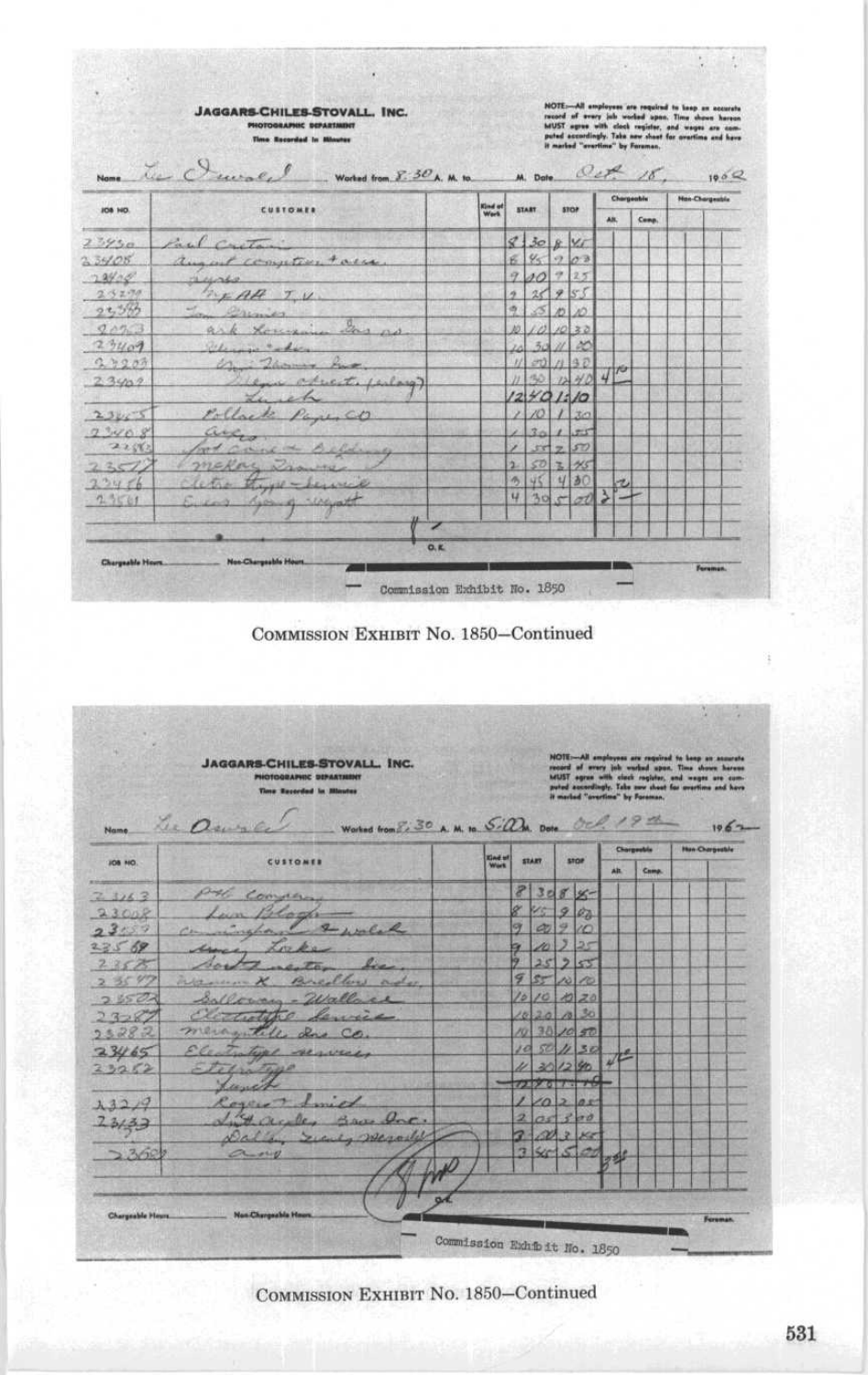|         | <b>JAGGARS-CHILES-STOVALL, INC.</b><br><b>PHOTOGRAPHIC DEPARTMENT</b><br><b>Time Recerded In Minutes</b><br>Lee # Burald Works tron 8:30x M to 5:05 M DON Oct 22 |         |                |              |             |     |           | <b>NOTE--All amplayees are required to keep on occurate</b><br>record of every job worked upon. Time shown herein<br>MUST agree with clock register, and wages are com-<br>puted annexfingly. Take new sheat for avertime and have<br>It marked "proctice" by Foreman. |                       |             |
|---------|------------------------------------------------------------------------------------------------------------------------------------------------------------------|---------|----------------|--------------|-------------|-----|-----------|------------------------------------------------------------------------------------------------------------------------------------------------------------------------------------------------------------------------------------------------------------------------|-----------------------|-------------|
| Nome.   |                                                                                                                                                                  |         |                |              |             |     |           | Chargestile                                                                                                                                                                                                                                                            | <b>Han Churgeshie</b> | $100^\circ$ |
| JOB NO. | <b>CUSTOMER</b>                                                                                                                                                  | Kind of |                | <b>START</b> | <b>STOP</b> | AH. |           | Casse.                                                                                                                                                                                                                                                                 |                       |             |
| 22831   | Commission Washed                                                                                                                                                |         |                | 830910       |             |     |           |                                                                                                                                                                                                                                                                        |                       |             |
| 238/9   | 9.11                                                                                                                                                             |         |                | 910955       |             |     |           |                                                                                                                                                                                                                                                                        |                       |             |
| 22798   | agreat Laureys                                                                                                                                                   |         |                | 93015        |             |     |           |                                                                                                                                                                                                                                                                        |                       |             |
| 23381   | Den Barter                                                                                                                                                       |         |                | 1015095      |             |     |           |                                                                                                                                                                                                                                                                        |                       |             |
| 23940   |                                                                                                                                                                  |         |                | 10 45 11 15  |             |     |           |                                                                                                                                                                                                                                                                        |                       |             |
| 7.389   | $n = 22$                                                                                                                                                         |         |                | 4 15 11 50   |             |     |           |                                                                                                                                                                                                                                                                        |                       |             |
| 2.3889  | Running 9 An                                                                                                                                                     |         |                |              | 1 50 12 45  |     |           |                                                                                                                                                                                                                                                                        |                       |             |
|         | Carnet                                                                                                                                                           |         |                | 12401.15     |             |     |           |                                                                                                                                                                                                                                                                        | w                     |             |
| 23469   | advert<br>Sampl                                                                                                                                                  |         |                | 115200       |             |     |           |                                                                                                                                                                                                                                                                        |                       |             |
| 23587   | Billy charles                                                                                                                                                    |         |                | 2000225      |             |     |           |                                                                                                                                                                                                                                                                        |                       |             |
| 23352   | Current repair Comet                                                                                                                                             |         | $\mathbf{z}$   |              | 157260      |     |           |                                                                                                                                                                                                                                                                        |                       |             |
| 23957   | Dilectures                                                                                                                                                       |         |                | $250$ 300    |             |     |           |                                                                                                                                                                                                                                                                        |                       |             |
| 2.3853  |                                                                                                                                                                  |         | $\overline{2}$ |              | 108145      |     |           |                                                                                                                                                                                                                                                                        |                       |             |
| 2312    | - Rosellader                                                                                                                                                     |         | 濵              |              | 457450      |     | <b>CO</b> |                                                                                                                                                                                                                                                                        |                       |             |
|         |                                                                                                                                                                  |         |                |              | 43050       |     |           |                                                                                                                                                                                                                                                                        |                       |             |
|         |                                                                                                                                                                  |         |                |              |             |     |           |                                                                                                                                                                                                                                                                        |                       |             |
|         | $\boldsymbol{\theta}$                                                                                                                                            |         |                |              |             |     |           |                                                                                                                                                                                                                                                                        |                       |             |
|         | O.K.                                                                                                                                                             |         |                |              |             |     |           |                                                                                                                                                                                                                                                                        |                       |             |



| Chargeshie<br>Nen-Chargestile<br><b>Kind of</b><br><b>START</b><br>stop<br>CUSTOMER<br>JOB HO.<br>Wark<br>Ab.<br>Comp.<br>2088<br>Lan Bernan<br>8 45 8 55<br>Fan form<br>×<br>55722<br>nick alrews<br>15 10 00<br>9<br>Baley aches<br>24020<br>10000K<br>Volle<br>23969<br>William<br>2224<br>R. M.<br>16502<br>10 30 10 45<br>Jan Bloom<br>22050<br>$1570$ $55$<br>10<br>Cool S, Morico<br>51225<br>ail.<br>Glass - may or<br>$121 - 124$<br>hunch<br>121572<br>Dong adu.<br>34035<br>33<br>24140<br>magnina shi.<br>App.<br><b>Com</b><br>z<br>851<br>Sam Blerm<br>15305<br>1 lebets ade<br>$\overline{\phantom{a}}$<br>$\sigma$ $\sim$<br>₹<br>Summer<br>400415<br>Roxes & Smith<br>200<br>$\sigma$<br>Low Bloom<br>2370 |          | <b>JAGGARS-CHILES-STOVALL, INC.</b><br><b>PHOTOGRAPHIC DEPARTMENT</b><br>Time Recorded In Atlantas<br>Name X H Olewin Red Worked tram 8:30 x M, to 5:00 M, Date Oct. 23 |  |  | It marked "weartline" by Foreman. |  | record of every job worked apen. Time shown hereon<br>MUST agree with clock register, and wages are com-<br>puted autordingly. Tale new sheat for searting and have | <b>NOTE-All employees are required to keep on occurate</b><br>1002 |
|-----------------------------------------------------------------------------------------------------------------------------------------------------------------------------------------------------------------------------------------------------------------------------------------------------------------------------------------------------------------------------------------------------------------------------------------------------------------------------------------------------------------------------------------------------------------------------------------------------------------------------------------------------------------------------------------------------------------------------|----------|-------------------------------------------------------------------------------------------------------------------------------------------------------------------------|--|--|-----------------------------------|--|---------------------------------------------------------------------------------------------------------------------------------------------------------------------|--------------------------------------------------------------------|
|                                                                                                                                                                                                                                                                                                                                                                                                                                                                                                                                                                                                                                                                                                                             |          |                                                                                                                                                                         |  |  |                                   |  |                                                                                                                                                                     |                                                                    |
|                                                                                                                                                                                                                                                                                                                                                                                                                                                                                                                                                                                                                                                                                                                             |          |                                                                                                                                                                         |  |  |                                   |  |                                                                                                                                                                     |                                                                    |
|                                                                                                                                                                                                                                                                                                                                                                                                                                                                                                                                                                                                                                                                                                                             | 24032    |                                                                                                                                                                         |  |  |                                   |  |                                                                                                                                                                     |                                                                    |
|                                                                                                                                                                                                                                                                                                                                                                                                                                                                                                                                                                                                                                                                                                                             | 200020   |                                                                                                                                                                         |  |  |                                   |  |                                                                                                                                                                     |                                                                    |
|                                                                                                                                                                                                                                                                                                                                                                                                                                                                                                                                                                                                                                                                                                                             | 2004     |                                                                                                                                                                         |  |  |                                   |  |                                                                                                                                                                     |                                                                    |
|                                                                                                                                                                                                                                                                                                                                                                                                                                                                                                                                                                                                                                                                                                                             |          |                                                                                                                                                                         |  |  |                                   |  |                                                                                                                                                                     |                                                                    |
|                                                                                                                                                                                                                                                                                                                                                                                                                                                                                                                                                                                                                                                                                                                             |          |                                                                                                                                                                         |  |  |                                   |  |                                                                                                                                                                     |                                                                    |
|                                                                                                                                                                                                                                                                                                                                                                                                                                                                                                                                                                                                                                                                                                                             |          |                                                                                                                                                                         |  |  |                                   |  |                                                                                                                                                                     |                                                                    |
|                                                                                                                                                                                                                                                                                                                                                                                                                                                                                                                                                                                                                                                                                                                             | 24038    |                                                                                                                                                                         |  |  |                                   |  |                                                                                                                                                                     |                                                                    |
|                                                                                                                                                                                                                                                                                                                                                                                                                                                                                                                                                                                                                                                                                                                             |          |                                                                                                                                                                         |  |  |                                   |  |                                                                                                                                                                     |                                                                    |
|                                                                                                                                                                                                                                                                                                                                                                                                                                                                                                                                                                                                                                                                                                                             | 54406    |                                                                                                                                                                         |  |  |                                   |  |                                                                                                                                                                     |                                                                    |
|                                                                                                                                                                                                                                                                                                                                                                                                                                                                                                                                                                                                                                                                                                                             |          |                                                                                                                                                                         |  |  |                                   |  |                                                                                                                                                                     |                                                                    |
|                                                                                                                                                                                                                                                                                                                                                                                                                                                                                                                                                                                                                                                                                                                             |          |                                                                                                                                                                         |  |  |                                   |  |                                                                                                                                                                     |                                                                    |
|                                                                                                                                                                                                                                                                                                                                                                                                                                                                                                                                                                                                                                                                                                                             |          |                                                                                                                                                                         |  |  |                                   |  |                                                                                                                                                                     |                                                                    |
|                                                                                                                                                                                                                                                                                                                                                                                                                                                                                                                                                                                                                                                                                                                             | 740R     |                                                                                                                                                                         |  |  |                                   |  |                                                                                                                                                                     |                                                                    |
|                                                                                                                                                                                                                                                                                                                                                                                                                                                                                                                                                                                                                                                                                                                             | $2905 -$ |                                                                                                                                                                         |  |  |                                   |  |                                                                                                                                                                     |                                                                    |
|                                                                                                                                                                                                                                                                                                                                                                                                                                                                                                                                                                                                                                                                                                                             | 22098    |                                                                                                                                                                         |  |  |                                   |  |                                                                                                                                                                     |                                                                    |
|                                                                                                                                                                                                                                                                                                                                                                                                                                                                                                                                                                                                                                                                                                                             | 24093    |                                                                                                                                                                         |  |  |                                   |  |                                                                                                                                                                     |                                                                    |
|                                                                                                                                                                                                                                                                                                                                                                                                                                                                                                                                                                                                                                                                                                                             |          |                                                                                                                                                                         |  |  |                                   |  |                                                                                                                                                                     |                                                                    |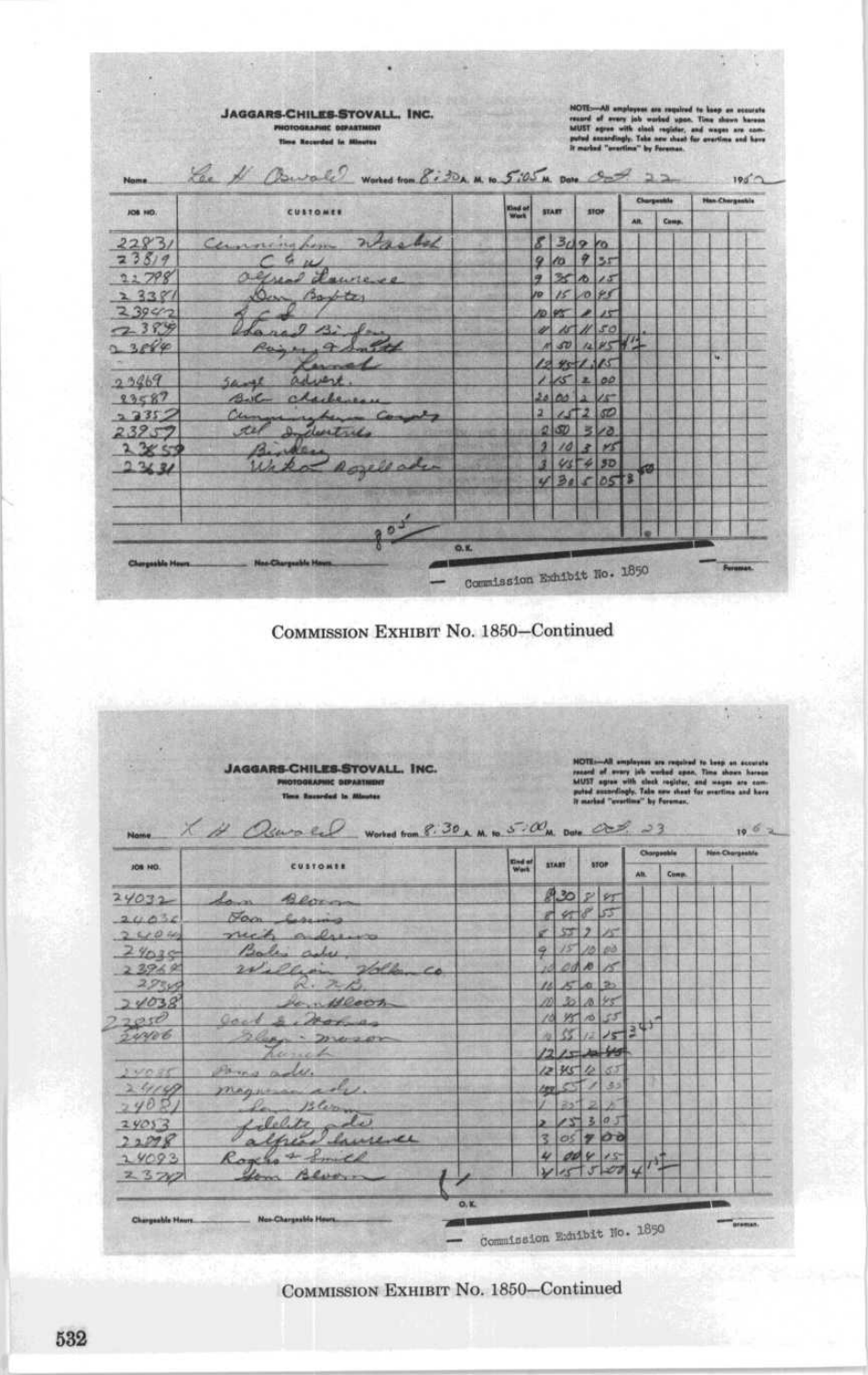|                | Name L N Courly<br>Worked from 8:30 A. M. to 5:00 M. Date Obf. 24 | <b>Elnd of</b> |               |              |             |     | Chargamble | 19.62<br><b>New Chargestole</b> |  |  |  |
|----------------|-------------------------------------------------------------------|----------------|---------------|--------------|-------------|-----|------------|---------------------------------|--|--|--|
| <b>JOB NO.</b> | <b>CUSTOMER</b>                                                   | Wark           |               | <b>START</b> | <b>STOP</b> | Ah. | Comp.      |                                 |  |  |  |
| 24093          | center & how the                                                  |                |               | 8 30 9 00    |             |     |            |                                 |  |  |  |
| 74257          | - Bloom                                                           |                |               | 900925       |             |     |            |                                 |  |  |  |
| 2806           | In Blown                                                          |                | $\mathcal{P}$ | 2595         |             |     |            |                                 |  |  |  |
| 24106          | $\mu$ - 2000                                                      |                |               | 957030       |             |     |            |                                 |  |  |  |
| 2.348/         | Don & Bafres                                                      |                |               | 10 30 10 45  |             |     |            |                                 |  |  |  |
| 24198          | Salie aded                                                        |                |               | 108005       |             |     |            |                                 |  |  |  |
| 24204          | Cal. Algoda                                                       |                |               | 10351125     |             |     |            |                                 |  |  |  |
| 2409           | Rogers de Samite                                                  |                |               | $251 - 10$   |             |     |            |                                 |  |  |  |
| 24190          | ayres-conster                                                     |                | h             |              | 10  12  504 |     |            |                                 |  |  |  |
|                | Lunch                                                             |                |               | $250 + 20$   |             |     |            |                                 |  |  |  |
| 24201          | Roglas + Smith                                                    |                | $\mathbf{L}$  |              | 201, 40     |     |            |                                 |  |  |  |
| 24324          | automat marced                                                    |                |               | $-26210$     |             |     |            |                                 |  |  |  |
| 7421           | Blank als.                                                        |                |               | 2/0230       |             |     |            |                                 |  |  |  |
| 24,9           | dame them                                                         |                | মা            |              | 30250       |     |            |                                 |  |  |  |
| 24283          | Complete-Decky                                                    |                |               |              | 250320      |     |            |                                 |  |  |  |
| 20100          | Heave Ennelle                                                     |                |               | 330125       |             |     |            |                                 |  |  |  |
| 0.4250         | Lease Resburg                                                     |                |               | 425000       |             |     |            |                                 |  |  |  |

COMMISSION EXHIBIT No. 1850-Continued

|                | <b>JAGGARS-CHILES-STOVALL, INC.</b><br>PICTOGRAPHIC SIPARTMENT<br>Time Exceeded in Minster<br>Nome Lee 19. Courses<br>Worked from 8:30 A. M. to 5:00M. Date |                |                         |                 |             |                |            | NOTE:- All amployees are required to beep on accurate<br>second of wrery job worked upon. Time shows hereon<br>MUST agree with clock register, and wages are com-<br>puted scoordingly. Take new sheet for avartime and have<br>It marked "avertine" by Foreman.<br><b>SISCUR.</b><br>OCH.254 |                       | 1062 |
|----------------|-------------------------------------------------------------------------------------------------------------------------------------------------------------|----------------|-------------------------|-----------------|-------------|----------------|------------|-----------------------------------------------------------------------------------------------------------------------------------------------------------------------------------------------------------------------------------------------------------------------------------------------|-----------------------|------|
|                |                                                                                                                                                             | <b>Kind of</b> | <b>START</b>            |                 | <b>STOP</b> |                | Chargasble |                                                                                                                                                                                                                                                                                               | <b>Han-Chargeable</b> |      |
| <b>JOB NO.</b> | <b>CUSTOMER</b>                                                                                                                                             | <b>Work</b>    |                         |                 |             | AH.            |            | Comp.                                                                                                                                                                                                                                                                                         |                       |      |
| 24457          | $35 \rho$                                                                                                                                                   |                |                         | 8 30 8 55       |             |                |            |                                                                                                                                                                                                                                                                                               |                       |      |
| 2363/          | Wilson Royellock                                                                                                                                            |                | $\mathscr{C}$           | 557930          |             |                |            |                                                                                                                                                                                                                                                                                               |                       |      |
| 2440/          | Robinsil Presiden                                                                                                                                           |                |                         |                 | 30/0.00     |                |            |                                                                                                                                                                                                                                                                                               |                       |      |
| 24128          |                                                                                                                                                             |                |                         |                 | 10 00 10 15 |                |            |                                                                                                                                                                                                                                                                                               |                       |      |
| 24479          | 12u                                                                                                                                                         |                | ×1                      | 15 10 45        |             |                |            |                                                                                                                                                                                                                                                                                               |                       |      |
| 2332           | ocke                                                                                                                                                        |                |                         | 45              | H vn        |                |            |                                                                                                                                                                                                                                                                                               |                       |      |
| 24398          |                                                                                                                                                             |                |                         | 拓               | 10          |                |            |                                                                                                                                                                                                                                                                                               |                       |      |
|                |                                                                                                                                                             |                |                         | 10 <sup>1</sup> | 40          |                |            |                                                                                                                                                                                                                                                                                               |                       |      |
| 24128          | bul                                                                                                                                                         |                |                         |                 | 4222        |                |            |                                                                                                                                                                                                                                                                                               |                       |      |
| 2439.5         |                                                                                                                                                             |                | $\overline{\mathbf{2}}$ | 20   4          | $30 = 20$   |                |            |                                                                                                                                                                                                                                                                                               |                       |      |
| 24481<br>24352 |                                                                                                                                                             |                |                         |                 | 15800       | $\overline{a}$ |            |                                                                                                                                                                                                                                                                                               |                       |      |
|                | a plasmo                                                                                                                                                    |                |                         |                 |             |                |            |                                                                                                                                                                                                                                                                                               |                       |      |
|                |                                                                                                                                                             |                |                         |                 |             |                |            | ×                                                                                                                                                                                                                                                                                             |                       |      |
|                |                                                                                                                                                             |                |                         |                 |             |                |            |                                                                                                                                                                                                                                                                                               |                       |      |
|                |                                                                                                                                                             |                |                         |                 |             |                |            |                                                                                                                                                                                                                                                                                               |                       |      |
|                |                                                                                                                                                             |                |                         |                 |             |                |            |                                                                                                                                                                                                                                                                                               |                       |      |
|                |                                                                                                                                                             |                |                         |                 |             |                |            |                                                                                                                                                                                                                                                                                               |                       |      |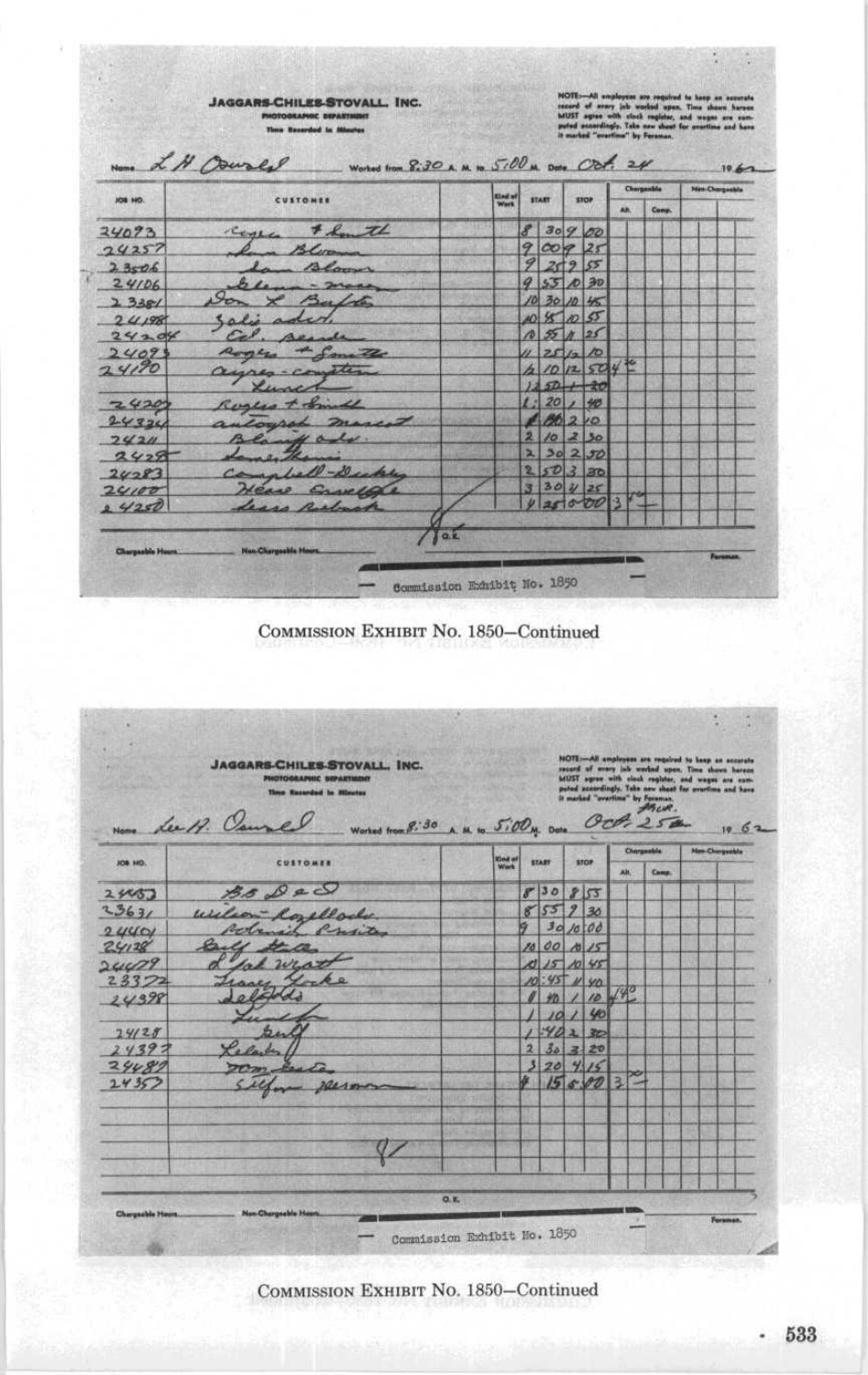|                | <b>JAGGARS-CHILES-STOVALL, INC.</b><br><b>FRIDERED SIMULATIONS</b><br>Time Recorded in Minutes<br>Nome Leo & Churche<br>Worked from 8. 30 x M. to 5. 00 M. Data Oct 26 th |                |                              |                 |              |             |     | recard of every job worked upon. Time shown haraan<br>MUST agree with sluck register, and wages are ann-<br>puted accordingly. Take new shaat for avartime and have<br>It marked "overtime" by Fernman.<br>FRIDAY |  |                 | 10 <sup>2</sup> |
|----------------|---------------------------------------------------------------------------------------------------------------------------------------------------------------------------|----------------|------------------------------|-----------------|--------------|-------------|-----|-------------------------------------------------------------------------------------------------------------------------------------------------------------------------------------------------------------------|--|-----------------|-----------------|
| JOB HO.        | <b>CUSTOMER</b>                                                                                                                                                           | <b>Kind at</b> |                              | <b>START</b>    |              | <b>STOP</b> |     | Chargesble                                                                                                                                                                                                        |  | Nos Chargestria |                 |
|                |                                                                                                                                                                           | Work           |                              |                 |              |             | AN. | Comm.                                                                                                                                                                                                             |  |                 |                 |
| 24614          | $\mathcal{Q} \neq \mathcal{L}$                                                                                                                                            |                | 8                            | 30 <sup>1</sup> | $\mathbf{q}$ | 40          |     |                                                                                                                                                                                                                   |  |                 |                 |
| 24665          | Goodler Struck                                                                                                                                                            |                | $\overline{\phantom{a}}$     | 10              | 牙            | 45          |     |                                                                                                                                                                                                                   |  |                 |                 |
| 04669          | W. W. Stewill co                                                                                                                                                          |                | $\mathcal{L}$                | U5D             |              | 70          |     |                                                                                                                                                                                                                   |  |                 |                 |
| 78569          | In Bloom                                                                                                                                                                  |                | 251                          | 201             | $\sqrt{2}$   | 45          |     |                                                                                                                                                                                                                   |  |                 |                 |
| 2952           | Flamerson                                                                                                                                                                 |                |                              | 46              |              | ID.         |     |                                                                                                                                                                                                                   |  |                 |                 |
| 24501          |                                                                                                                                                                           |                |                              | $\sqrt{D}$      | $\mathbf{u}$ | 20          |     |                                                                                                                                                                                                                   |  |                 |                 |
| 2990c          |                                                                                                                                                                           |                | $\overline{\mathcal{M}}$     | 20              |              | 40          |     |                                                                                                                                                                                                                   |  |                 |                 |
| 65             |                                                                                                                                                                           |                |                              | 45              |              |             |     |                                                                                                                                                                                                                   |  |                 |                 |
| 241            | ealer<br>Depens                                                                                                                                                           |                |                              | $24^{1}$        | h2           | $35 -$      |     |                                                                                                                                                                                                                   |  |                 |                 |
| 24606          | Engineer Corp                                                                                                                                                             |                |                              | 45              |              |             |     |                                                                                                                                                                                                                   |  |                 |                 |
|                |                                                                                                                                                                           |                | $\left  \frac{1}{2} \right $ | 15              |              | 35          |     |                                                                                                                                                                                                                   |  |                 |                 |
| 24042<br>24864 | util très<br>West<br>Jecher                                                                                                                                               |                |                              | 氷               |              | 05          |     |                                                                                                                                                                                                                   |  |                 |                 |
| 2410           |                                                                                                                                                                           |                | ä                            | 05              |              | 53          |     |                                                                                                                                                                                                                   |  |                 |                 |
|                |                                                                                                                                                                           |                | ь                            | cs              |              | 35          |     |                                                                                                                                                                                                                   |  |                 |                 |
| 24188          |                                                                                                                                                                           |                | a.                           | 35              |              | 20          |     |                                                                                                                                                                                                                   |  |                 |                 |
| 2464           | en Lorke                                                                                                                                                                  |                |                              | 20              |              | $\phi$      |     |                                                                                                                                                                                                                   |  |                 |                 |
|                |                                                                                                                                                                           |                |                              |                 |              |             |     |                                                                                                                                                                                                                   |  |                 |                 |
|                | <b>New-Chargeable News</b>                                                                                                                                                | 0, K           |                              |                 |              |             |     |                                                                                                                                                                                                                   |  |                 |                 |



|         | <b>JAGGARS-CHILES-STOVALL, INC.</b><br><b>PHOTOGRAPHIC DEPARTMENT</b>                          |         |                         |             |                |                     | NOTE:-All employees are regulred to keep an nonstate<br>record of every Job worked upon. Time shown hareon<br>MUST agree with clock register, and weges are sam- |                        |
|---------|------------------------------------------------------------------------------------------------|---------|-------------------------|-------------|----------------|---------------------|------------------------------------------------------------------------------------------------------------------------------------------------------------------|------------------------|
|         | <b>Time Recorded in Minutes</b><br>Nome LCC N. Danale Worked from 8:50 x M to 5:00 M Date Oct. |         |                         |             |                |                     | puted anspellingly. Take new shoot for avertime and have<br>It marked "aircriting" by Foreman.<br>monday<br>20                                                   | 19.62.                 |
| JOB HO. | CUSTOMER                                                                                       | Kind of |                         | START       | STOP           |                     | Churgoolalu                                                                                                                                                      | <b>Hun-Chargestile</b> |
|         |                                                                                                | Werk    |                         |             |                | <b>AH</b>           | Comp.                                                                                                                                                            |                        |
| 24425   | adverting article accord                                                                       |         |                         | 83085       |                |                     |                                                                                                                                                                  |                        |
| 22/92   | Roch + Low Il                                                                                  |         |                         | 85920       |                |                     |                                                                                                                                                                  |                        |
| 14718   | France Luce                                                                                    |         | $\tau$                  | 20990       |                |                     |                                                                                                                                                                  |                        |
| 24878   | Caltronhia<br>ane a                                                                            |         |                         | 9 40 10 05  |                |                     |                                                                                                                                                                  |                        |
| 24644   | Cummingher scalado                                                                             |         |                         | 10 05 10 35 |                |                     |                                                                                                                                                                  |                        |
| 14959   | I and & Colvelgo Studios                                                                       |         |                         | 10351125    |                |                     |                                                                                                                                                                  |                        |
| 20528   | Lana Bloom                                                                                     |         |                         |             | $K = S / 2 3D$ | $\underline{d}_\mu$ |                                                                                                                                                                  |                        |
|         | Lizard                                                                                         |         |                         |             | 1230/00        |                     |                                                                                                                                                                  |                        |
| 24875   | ade artist                                                                                     |         | ı                       |             | 00 1 35        |                     |                                                                                                                                                                  |                        |
| 20904   | Protected                                                                                      |         | ∕                       | 35230       |                |                     |                                                                                                                                                                  |                        |
| 2481    | walter H. allenco                                                                              |         | $\geq$                  |             | 3025           |                     |                                                                                                                                                                  |                        |
| 24939   | David Aceis                                                                                    |         | $\overline{\mathbf{a}}$ |             | 55330          |                     |                                                                                                                                                                  |                        |
| 2.4826  | Chamber of Connerse                                                                            |         |                         | 330920      |                |                     |                                                                                                                                                                  |                        |
| 24932   | Long Streets                                                                                   |         |                         | 420480      |                |                     |                                                                                                                                                                  |                        |
| 2.448   | addets company                                                                                 |         | V                       | 40500       |                | α                   |                                                                                                                                                                  |                        |
|         |                                                                                                |         |                         |             |                |                     |                                                                                                                                                                  |                        |
|         |                                                                                                |         |                         |             |                |                     |                                                                                                                                                                  |                        |
|         |                                                                                                |         |                         |             |                |                     |                                                                                                                                                                  |                        |
|         | Q, K                                                                                           |         |                         |             |                |                     |                                                                                                                                                                  |                        |